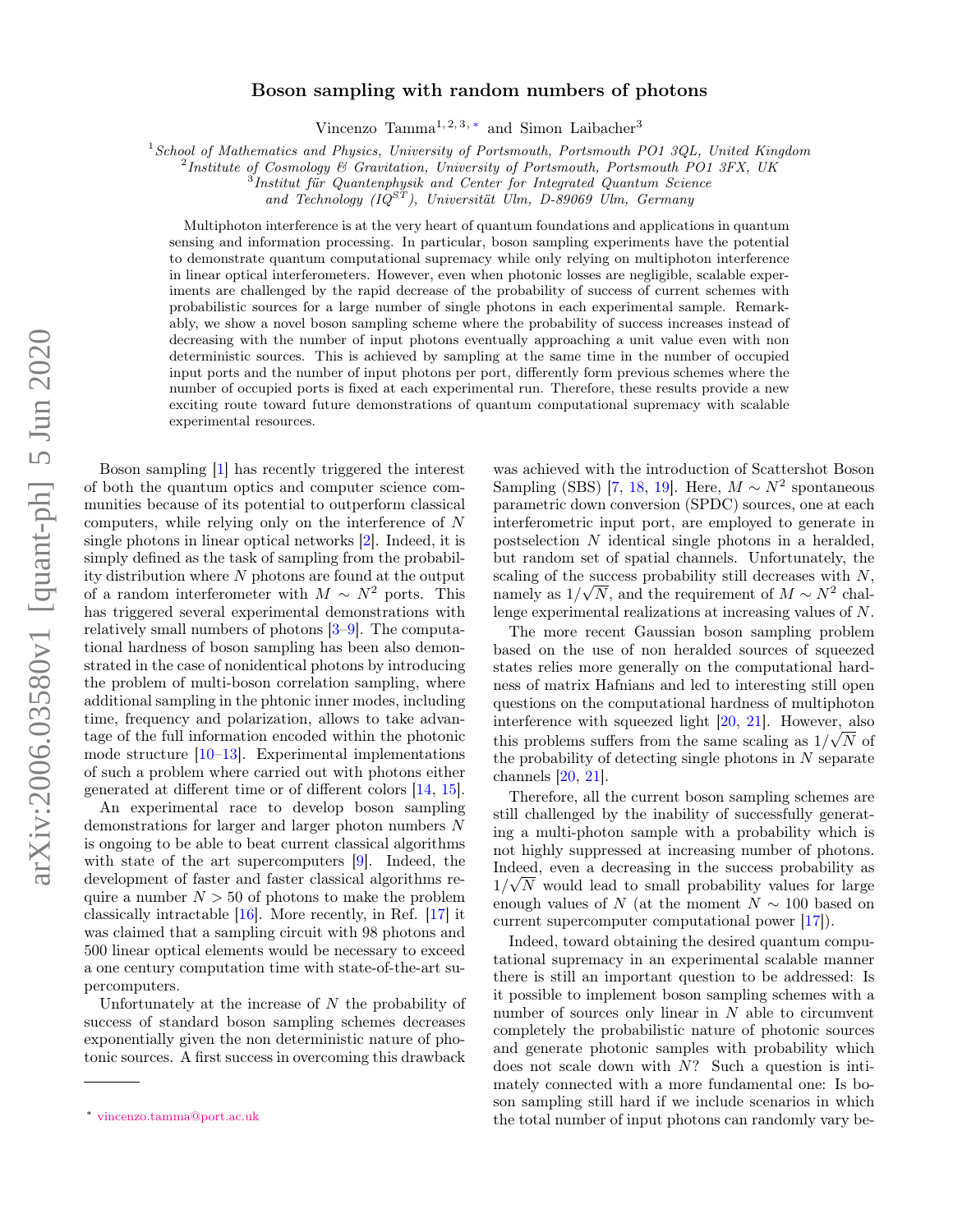tween one experimental sample and another to increase the number of successful sampling events?

In this letter, we demonstrate the quantum computational hardness of multiphoton interference in quantum optics linear networks beyond any classical capabilities even for random values of the number of photons injected in the interferometer. Remarkably, we show how, by using only a linear number of sources, at the increasing of N the success probability of generating a sample does not decrease any more but increases and even approach a unit value. Indeed, this is possible by additionally sampling over the number of photons per input port without disregarding events where photons are injected in more than N channels. Furthermore, we demonstrate how this can be achieved either in the case of single-photon or multi-photon emissions. The proposed boson sampling schemes may also bring advantages to experimental scenarios where losses cannot be neglected given that samples with a total number of photons larger than N are also likely to be generated.



<span id="page-1-0"></span>Figure 1. Optical setup for Random Number Boson Sampling (RNBS), with  $[aN]$  heralded SPDC sources, with  $a > 1$ , placed at the input channels  $s = 1, ..., [aN]$  of a random Mchannel linear interferometer  $(\lceil \rceil$  denotes the ceiling function). Each experimental run leads to the random selection of: (1) a heralded input sample  ${n_s}_{K}$  of occupation numbers  $n_s$ , which are different from zero at a random set of  $K \geq N$ input channels; (2) an output sample  $\{n_d\}$  of the detected photon numbers  $n_d$  at each detector  $d = 1, ..., M$ , where at least N detectors click. We have shown that such a scheme is computationally hard to simulate classically either in the scenario of single photon emissions  $(n_s = 0, 1)$  or when multiphoton emissions are also likely to occur.

Random Number Boson Sampling (RNBS) with singlephoton emission sources: sampling over a random number  $K \geq N$  of input ports fed with single photons.

We consider the setup depicted in Fig. [1](#page-1-0) where a linear number  $[aN]$  of heralded SPDC sources  $(a > 1$  and  $\Box$  denoting the ceiling function) are connected to the input ports  $s = 1, ..., [aN]$  of a M-port linear network and the remaining  $M - \lfloor aN \rfloor$  input ports are always fed with the vacuum state. We assume for simplicity at the moment that multi-photon emissions of the sources are negligible. We consider all the samples where any random number  $K \in \{N, N+1, ..., [aN]\}$  of single photons can be injected into the network at each experimental run

and only events where  $K < N$  are neglected. We show that the corresponding sampling problem cannot be simulated classically in a time which is polynomial in the lower bound N on the number of occupied input channels.

All the input samples are defined by all the possible experimental sets of input occupation numbers  ${n_s}_{K}$ , with  $s = 1, ..., [aN], n_s = 0, 1$ , where a random number K of ports, with  $N \leq K \leq \lceil aN \rceil$ , are fed with single photons, while the remaining ones with the vacuum. This is substantially different from SBS where the number K of occupied ports is fixed at each experimental run, namely  $K = N$ . Indeed, here, we do not neglect but take advantage of all additional events where more than N sources generate single photons at the interferometer input channels. Furthermore, for each given input sample  ${n_s}_{K}$  a sampling process also occurs at the interferometer output over all the possible set  $\{n_d\}$  of numbers  $n_d$  of detected photons at each of the output ports  $d = 1, ..., M$ . For simplicity, we can address the case where photon bunching is negligible, i.e.  $n_d = 0, 1$ , although as we will see later the only thing that matters in the computational hardness of the problem is that at least N detector clicks for each sample.

We consider a random  $M \times M$  unitary matrix  $U =$  ${U_{d,i}}$  associated with a random interferometer with output ports  $d = 1, ..., M$  and  $\lfloor aN \rfloor$  sources placed in the subset of ports  $s = 1, ..., [aN]$  of the input ports  $i = 1, ..., M$ . At each experimental run, a random sample  ${n_s; n_d}_K$  is generated where  $N \leq K \leq \lceil aN \rceil$  input ports are occupied with single photons. We will refer to the task of sampling from this probability distribution as random number boson sampling (RNBS) with single-photon emission sources. Indeed, the probability of generating a given sample  ${n_s:n_d}_{K}$  relies on the interferometer transition amplitudes  $U_{\bar{d},\bar{s}}$  corresponding to an input channel  $s = \bar{s}$  occupied by one photon  $(n_{\bar{s}} = 1)$ which is than detected by a detector  $d = d (n_{\bar{d}} = 1)$ . All non occupied input channels where no photons are generated  $(n_s = 0)$  and no sources are present and all the output channels where no photons are detected  $(n_d = 0)$  are not involved into the interferometric evolution. Therefore, it is useful to introduce for each sample  ${n_s; n_d}_K$ a corresponding  $K \times K$  matrix  $U^{\{n_s, n_d\}_K}$  obtained by considering the interferometric matrix  $U$  with only the columns  $s = 1, ..., [aN]$  associated with the input channels with a source and by taking each of these columns  $n_s$  times and each of the M rows  $n_d$  times. This leads to the probability

<span id="page-1-1"></span>
$$
P^{\{n_s; n_d\}_K} \propto | \ perm \ U^{\{n_s; n_d\}_K} |^2 \ . \tag{1}
$$

of generating any given sample  ${n_s:n_d}_{K}$ , where we used the definition of the permanent of a matrix  $A$  as perm $\mathcal{A} := \sum_{\sigma \in \Sigma_N} \prod_{i=1}^N \mathcal{A}_{i\sigma(i)},$ 

We emphasize that the matrices  $U^{\{n_s; n_d\}\}\kappa$  are for all samples bounded in size from below by  $N$  and, as in standard boson sampling and SBS, their elements are all i.i.d. Gaussian. Consequently, the permanents of such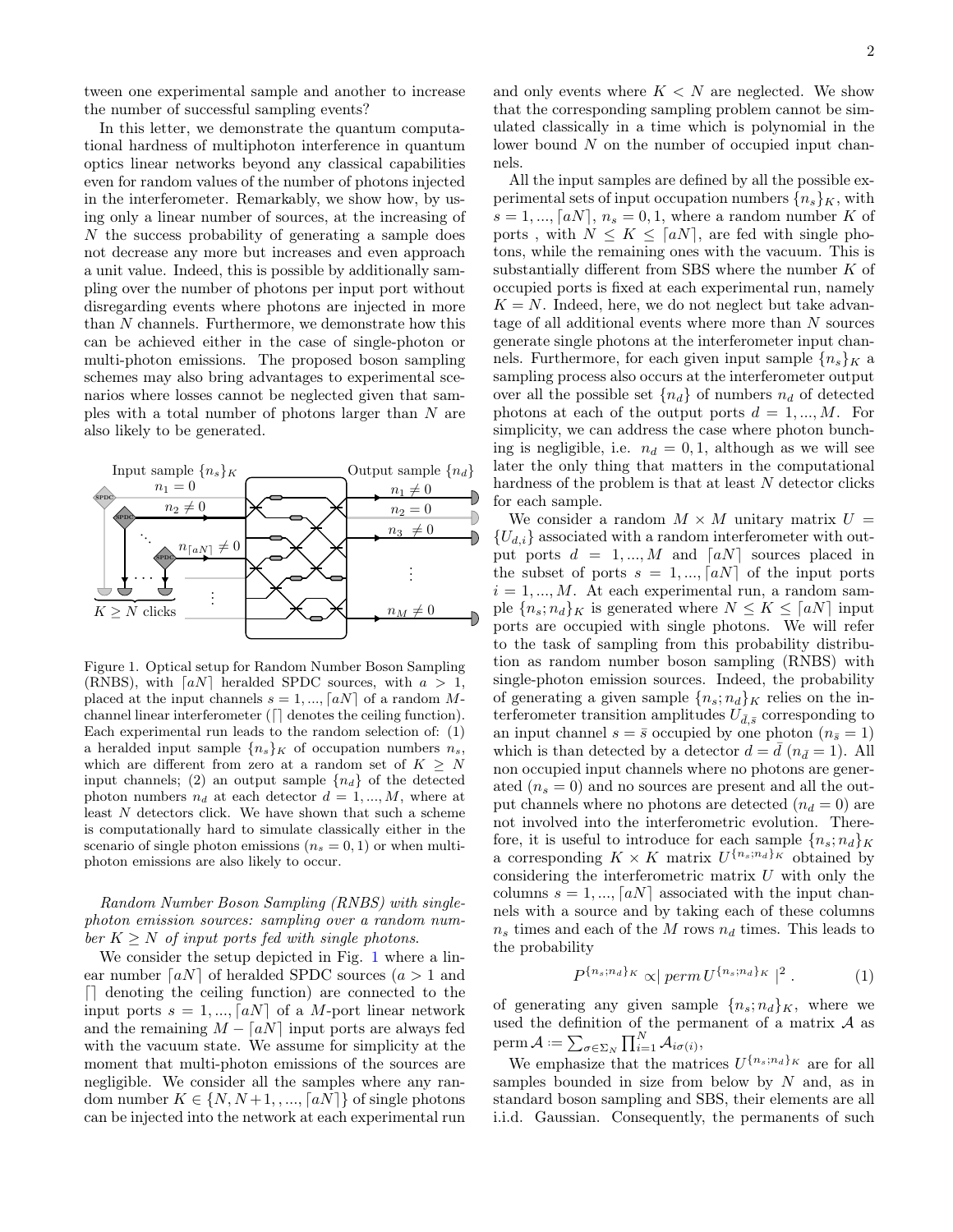matrices of rank  $K \geq N$  are at least as hard to compute as in standard boson sampling and SBS where the matrix rank is  $K = N$  for each sample. Therefore, approximate RNBS with single-photon emission sources is at least as computationally hard as boson sampling and SBS [\[22\]](#page-4-9). Indeed, RNBS can be interpreted as sampling over different SBS configurations each associated with a randomly picked number  $K \in [N, \lceil aN \rceil]$  of ports fed with single photons.

Generalised RNBS: sampling over a random number of input photons at each of the K occupied ports, with random values of  $K \geq N$ .

So far we have considered the case of probabilistic single photon sources where the emission of more than one photon per source is negligible. However, one may ask if it is possible to further enhance the scalability of boson sampling schemes by considering sources for which sampling events based on multi-photon emissions can be also relevant leading to a random total number  $N_{tot} = \sum_{s} n_s$ of input photons per sample. Such a value  $N_{tot}$ , differently from the previous scenario, can be larger than the number of occupied ports  $K$  but it is still of the order of N given that the  $\lceil aN \rceil$  input sources are independent of each other.

This leads to another fundamental question : is it still classically hard to solve the approximate sampling problem, when sampling over all the possible occupation numbers  $n_s$  of input photons at each channel  $s = 1, ..., [aN]$ , by including events where  $n_s > 1$  and not just  $n_s = 0, 1$ ?

Remarkably, it is easy to show that, in this case, all the sample probabilities depend on permanents of matrices  $U^{\{n_s;n_d\}\kappa}$  as defined before Eq. [\(1\)](#page-1-1). However, now these matrices are not simply obtained by considering the K columns associated with the occupied input channels but also by repeating each of these columns a number of times given by the corresponding occupation number  $n_s$  which can be now larger than one. This leads to a total number  $N_{tot}\geq K$  of columns, with still a random number  $K \geq N$  of independent columns associated with the  $K$  occupied input channels. If we neglect then for simplicity bunching events, a given output samples  ${n_d}$  correspond to take only the relevant  $N_{tot}$  rows associated with output occupation numbers  $n_d = 1$ , and disregarding the ones with  $n_d = 0$ . Therefore, the matrices  $U^{\{n_s; n_d\}}$ <sup>K</sup>, of random dimension  $N_{tot} \geq K$ , contains  $N_{tot} \times K \geq N^2$  entries which are i.i.d. Gaussian variables, with respect to standard boson sampling and Gaussian boson sampling where this number is fixed to be  $N^2$  for each sample [\[1\]](#page-3-0). Therefore, analogously to the case before, the rank of the matrices  $U^{\{n_s; n_d\}\kappa}$  is always larger or equal to the fixed rank  $N$  in current boson sampling schemes where a fixed total number  $N_{tot} = N$  of photons are detected at each sample. This implies that also approximate boson sampling with a random number of input photons per port with  $K \geq N$  occupied ports is at least as hard as standard boson sampling and SBS [\[22\]](#page-4-9).

Experimental scalability.

We now demonstrate that RNBS allows an enhancement in the experimental scalability with respect to any other variants of boson sampling so far introduced by allowing to generate samples with a probability arbitrary close to one in absence of losses.

The probability to successfully generate a sample at each experimental run is determined not only by the number  $[aN]$  of input sources but also on the probability  $p = \gamma^2$  for each source with squeezing parameter  $\gamma$  to generate at least one photon. As mentioned before for small values of  $\gamma$  one may be interested only in single photon emissions occurring with probability  $p = (1 - \gamma^2)\gamma^2$ . In particular, the total probability to experimentally generate any of the allowed samples  ${n_s; n_d}_{K}$  for all possible random number  $K \in [N, \lceil aN \rceil]$  of occupied input ports can be written as [\[23\]](#page-4-10)

<span id="page-2-0"></span>
$$
P(K \in [N, \lceil aN \rceil]; p) = \sum_{K=N}^{\lceil aN \rceil} {\lceil aN \rceil} p^K (1-p)^{\lceil aN \rceil - K}.
$$
\n(2)

Indeed  $P$  is the cumulative probability for at least  $N$  successful trials in a Bernoulli process with a total number of  $[aN]$  trials and a success probability of p. The corresponding binomial probability distribution for the number K of successful trials has the mean value  $\bar{K} = \lceil aN \rceil p$ and the standard deviation  $\Delta K = \sqrt{aN} \sqrt{p(1-p)}$ [\[24\]](#page-4-11). Therefore, if

<span id="page-2-1"></span>
$$
a > 1/p,\tag{3}
$$

by considering all the values of  $K$  in the interval  $[N, \lceil aN \rceil]$  of length growing linearly with N, the cumulative probability  $P(K \in [N, \lceil aN \rceil]; p) \to 1$  for large values



<span id="page-2-2"></span>Figure 2. Success probability in Eq. [\(2\)](#page-2-0) of generating a sam-ple in the RNBS scheme in Fig. [1](#page-1-0) in the case of  $[aN]$  sources emitting photons with probability  $p$ , for different values of  $a$ and p according to Eq.  $(3)$ . Remarkably, for  $p = .9$  already  $[1.15N]$  sources allow to achieve a success probability always larger than .8 and rapidly converging to 1 for large values of N. In the other two depicted cases, the probability is always larger than  $.6$  for any value of  $N$  even for the much smaller probability values  $p = .1, .25$ .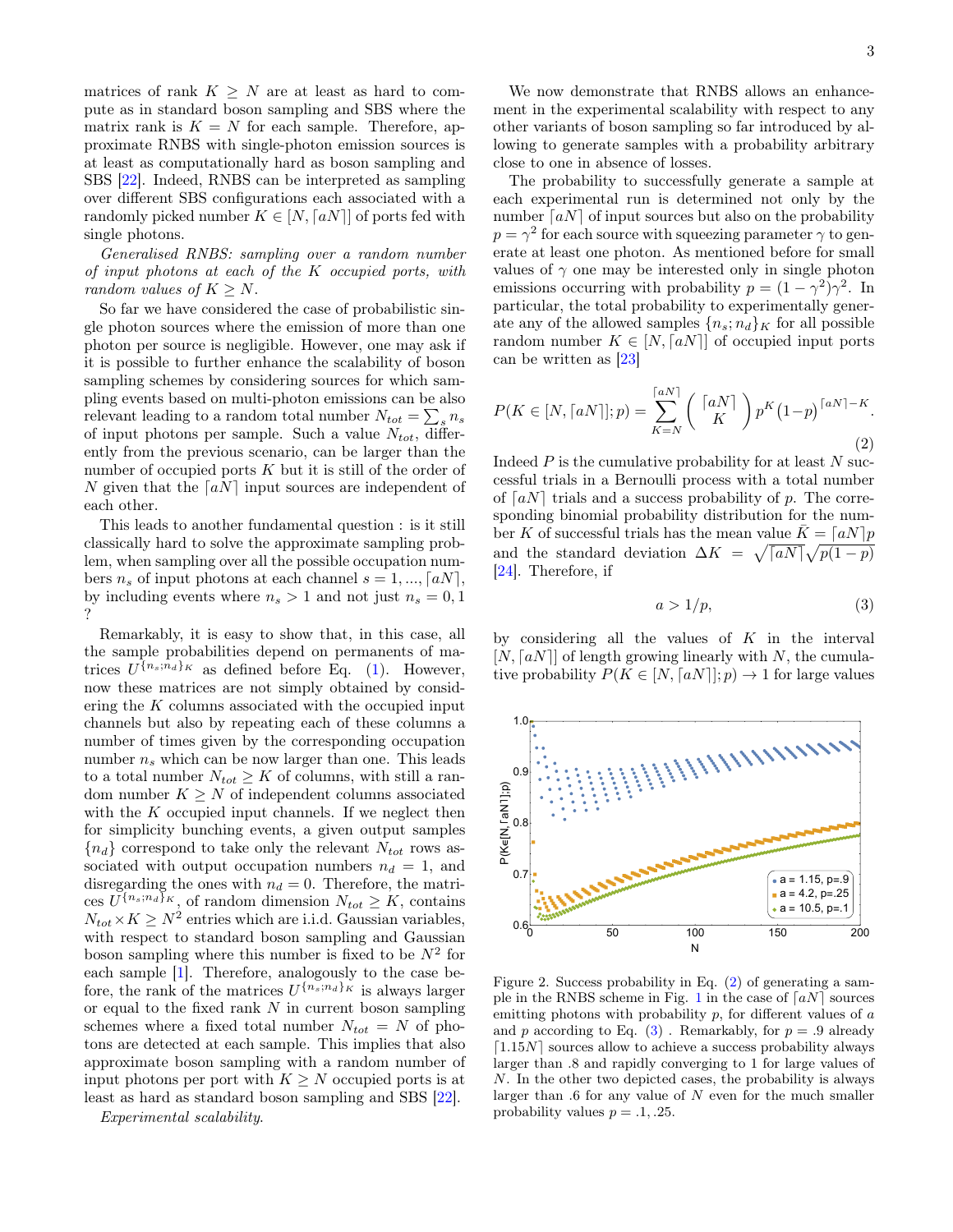of N. The exemplary cases in Fig. [2](#page-2-2) demonstrate the increasing of P for larger and larger values of N converging toward an almost deterministic behavior. Since the probability of postselecting only the successful experimental runs for  $K \geq N$  approaches one for large values of N, the implementation of the RNBS problem with only a linear number of sources is practically deterministic.

We also emphasize that in the case of generalised RNBS for larger values of  $p = \gamma^2$  the number  $\lceil aN \rceil$  of required input sources becomes lower as expected according to Eq. [\(3\)](#page-2-1) and as evident in Fig. [2.](#page-2-2)

RNBS with photon bunching events. Remarkably, RNBS schemes could be also developed by allowing photon bunching occurrence at the detectors as long as at least N detectors click. Indeed, also in this case the rank of the sampling matrices  $U^{\{n_s; n_d\}\kappa}$ , with values of  $n_d$ higher than 1 for bunching events, is bounded from below by  $N$  and the approximate RNBS problem would be at least as hard as boson sampling and SBS. Furthermore, this may allow to reduce the total number of interferometric channels since it is not necessary any more to suppress bunching events according to the bosonic birthday paradox by requiring  $M \sim N^2$  channels [\[1\]](#page-3-0). In addition, allowing bunching events independently of the number  $K' \geq N$  of detectors which click can further enhance the success probability of RNBS with respect to boson sampling and SBS with a fixed number  $K' = N$  of clicking detectors.

Discussion. We have introduced in this letter the problem of Boson Sampling based on samples with a Random Number of input photons (RNBS). We have shown that this problem is at least as computationally hard as boson sampling and SBS either in the experimental scenarios where only single-photon emission are relevant or the one when multiple photon emissions from any of the sources can also be considered in the sampling process. In both scenarios we have demonstrated that it is possible to generate a sample for large values of N with a

probability which increases with N approaching to one by using only probabilistic sources linear in number.

Such technique outperforms any current boson sampling schemes where instead the sampling success probability decreases as the root of  $N$ . In addition, in the second RNBS scenario, by taking advantage of multiphoton emissions from sources with higher squeezing parameter, it is possible to increase the probability for each source to generate photons and consequently to decrease the required linear number of sources according to Eq. [\(3\)](#page-2-1) .

These results may also be extended to Gaussian boson sampling experiments where it is possible to sample at the detector output over events where  $N$  or more detectors click. Furthermore, it would be exciting to benchmark in future work RNBS against current classical algorithms to verify if any increase in computational resources is needed with respect to the classical simulation of boson sampling and SBS, providing further insight in the boson sampling problem size needed to establish quantum computational supremacy.

In conclusion, this work can pave the way to scalable experimental demonstration of quantum computational supremacy and open further exciting questions toward a deeper understanding of the computational hardness of multiphoton interference.

## ACKNOWLEDGMENTS

The authors are grateful to S. Aaronson, A. Arkhipov and P. Facchi for discussions related to this work. V. T. is also thankful to W. P. Schleich for the time until the summer of 2016 passed at the Institute of Quantum Physics in Ulm where the ideas behind this work started to flourish. V.T. is grateful to Danilo Triggiani for his help in formatting the figures in the paper.

- <span id="page-3-0"></span>[1] S. Aaronson and A. Arkhipov, in Proceedings of the Forty-Third Annual ACM Symposium on Theory of Computing (ACM, New York, 2011) pp. 333–342.
- <span id="page-3-1"></span>[2] V. Tamma and S. Laibacher, [Phys. Rev. Lett.](http://dx.doi.org/10.1103/PhysRevLett.114.243601) 114, [243601 \(2015\).](http://dx.doi.org/10.1103/PhysRevLett.114.243601)
- <span id="page-3-2"></span>[3] M. A. Broome, A. Fedrizzi, S. Rahimi-Keshari, J. Dove, S. Aaronson, T. C. Ralph, and A. G. White, [Science](http://dx.doi.org/ 10.1126/science.1231440) 339[, 794 \(2013\).](http://dx.doi.org/ 10.1126/science.1231440)
- [4] A. Crespi, R. Osellame, R. Ramponi, D. J. Brod, E. F. Galvão, N. Spagnolo, C. Vitelli, E. Maiorino, P. Mataloni, and F. Sciarrino, [Nature Photon.](http://dx.doi.org/10.1038/nphoton.2013.112) 7, 545 (2013).
- [5] M. Tillmann, B. Dakić, R. Heilmann, S. Nolte, A. Szameit, and P. Walther, [Nature Photon.](http://dx.doi.org/ 10.1038/nphoton.2013.102) 7, 540 (2013).
- [6] J. B. Spring, B. J. Metcalf, P. C. Humphreys, W. S. Kolthammer, X.-M. Jin, M. Barbieri, A. Datta, N. Thomas-Peter, N. K. Langford, D. Kundys, J. C. Gates, B. J. Smith, P. G. R. Smith, and I. A. Walmsley, Science 339[, 798 \(2013\).](http://dx.doi.org/ 10.1126/science.1231692)
- <span id="page-3-5"></span>[7] M. Bentivegna, N. Spagnolo, C. Vitelli, F. Flamini, N. Viggianiello, L. Latmiral, P. Mataloni, D. J. Brod, E. F. Galvão, A. Crespi, R. Ramponi, R. Osellame, and F. Sciarrino, Sci. Adv. 1[, e1400255 \(2015\).](http://dx.doi.org/10.1126/sciadv.1400255)
- [8] H. Wang, Y. He, Y.-H. Li, Z.-E. Su, B. Li, H.-L. Huang, X. Ding, M.-C. Chen, C. Liu, J. Qin, J.-P. Li, Y.-M. He, C. Schneider, M. Kamp, C.-Z. Peng, S. Höfling, C.-Y. Lu, and J.-W. Pan, [Nature Photon.](http://dx.doi.org/ 10.1038/nphoton.2017.63) 11, 361 (2017).
- <span id="page-3-3"></span>[9] H. Wang, J. Qin, X. Ding, M.-C. Chen, S. Chen, X. You, Y.-M. He, X. Jiang, L. You, Z. Wang, C. Schneider, J. J. Renema, S. Höfling, C.-Y. Lu, and J.-W. Pan, [Phys.](http://dx.doi.org/ 10.1103/PhysRevLett.123.250503) Rev. Lett. 123[, 250503 \(2019\).](http://dx.doi.org/ 10.1103/PhysRevLett.123.250503)
- <span id="page-3-4"></span>[10] S. Laibacher and V. Tamma, [Phys. Rev. Lett.](http://dx.doi.org/10.1103/PhysRevLett.115.243605) 115, [243605 \(2015\).](http://dx.doi.org/10.1103/PhysRevLett.115.243605)
- [11] V. Tamma and S. Laibacher, [Quantum Inf. Process.](http://dx.doi.org/10.1007/s11128-015-1177-8) **15**, [1241 \(2015\).](http://dx.doi.org/10.1007/s11128-015-1177-8)
- [12] S. Laibacher and V. Tamma, [Phys. Rev. A](http://dx.doi.org/10.1103/PhysRevA.98.053829) 98, 053829 [\(2018\).](http://dx.doi.org/10.1103/PhysRevA.98.053829)